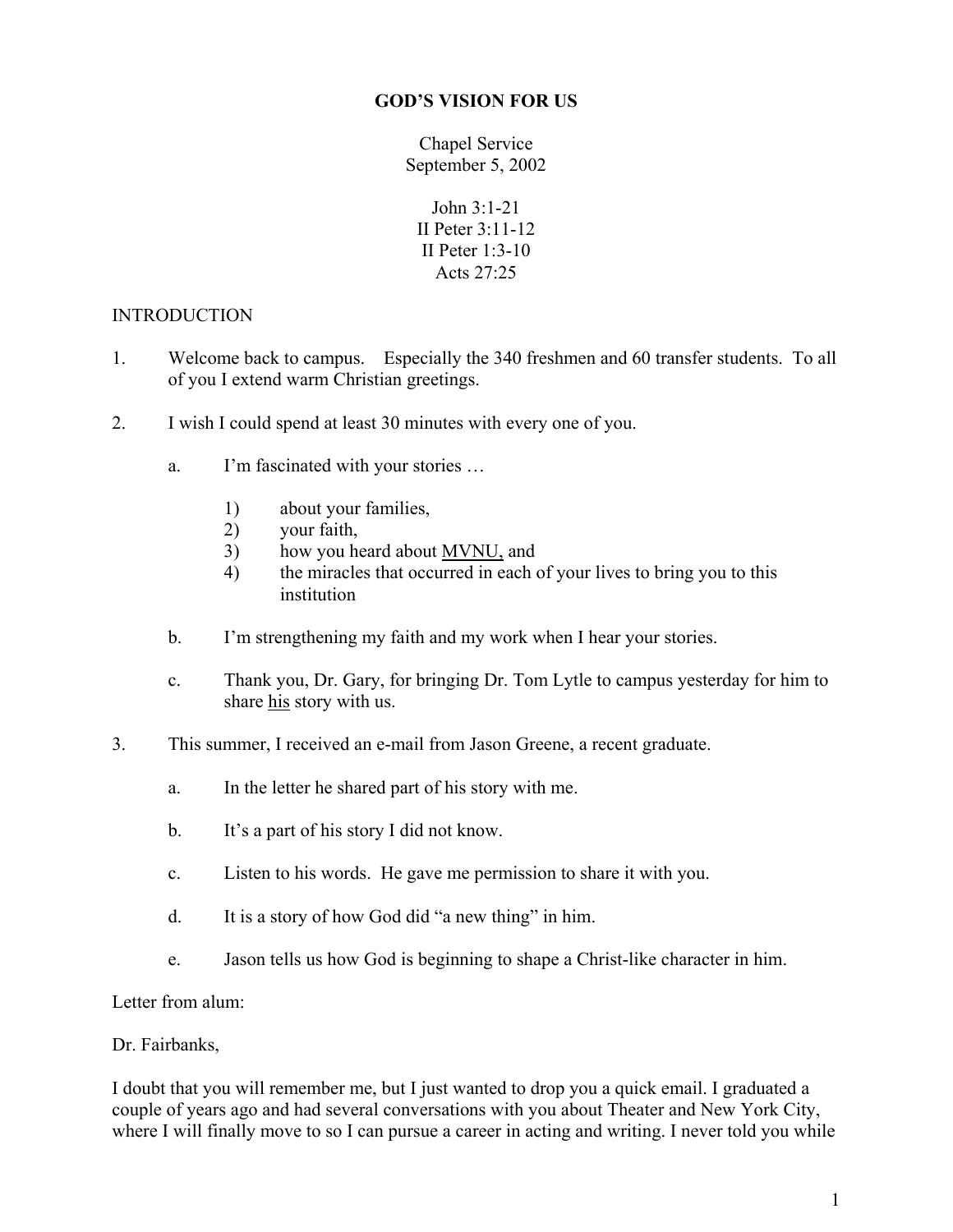I was a student at MVNC, but you were someone who I looked up to and considered to be a good Christian man. You spoke several times in Chapel of your upbringing and the type of Father that you had. It sounded like we had similar childhood's. I too had an abusive Father who took out his daily frustrations of life out on his children. Your speaking about your Father helped me to realize that the cycle does not have to repeat itself like many of the studies show. I believe all people that have childhood's like that have moments of weakness, in which a certain emotion can come back to haunt us, but for the most part, through God and others, we realize that the repetition of the acts can stop. It was my greatest fear that I someday would participate in the same acts of my father. I have married a wonderful woman, she was the daughter of Pastor Walter Brandenburg who used to preach at the Foursquare Gospel Church. She is a great Christian and has helped me realize that I must forgive my father for his actions in order to move. I have forgiven my father, I don't like him. I have forgiven him.

I also wanted to tell you another way that were "Jesus" to me. While I attended MVNC, I was not your typical Nazarene student. I enjoyed drinking, smoking, and other immoral acts that are against the Christian faith. Most of the people I came across at the college looked down upon me, because they knew that I participated in these acts. I was friends with other people like me, others that smoked and drank with me. During all that time, I could tell you had a genuine love for the students like me, and that was greatly appreciated. I wish I would have told you while I was still attending college, but everyone has those people in their lives that they look back upon and see them as instrumental people in their current walk with God. One of my biggest regrets in college is that I did not participate in more acts of service in the various activities that the college participates in. I wish I could do it all over again, but I can only start from this point on.

The reason I wanted to go to Mt. Vernon was because I grew up with Reggie Hetsler and Jerrod Gardner. The three of us were best friends. They were Nazarene and I was Baptist. I did not want to go to college after high school, and they went off to the Naz. After the accident and Jerrod died, I signed to go to the Naz just because I wanted to be there for my best friend Reggie, for he was going through a rough time. It seems like I should have known the errors of alcohol then, but I still ignored the signs and stories, and became maybe the biggest drinker the Naz has ever seen. I even bartended my way through college and became friends with many people in the community.

After graduation I moved to Columbus, where I continued to bartend at some clubs and worked during the day. One night after bartending, I had a freak stroke. I was rushed to the hospital, and it looked like I could die. I could not move my mouth or think properly, but I knew that I had treated Jesus improperly. My girlfriend who later became my wife was constantly working on me to listen to my heart, and this experience gave us both opportunities to grow more together and towards the Lord. I laid in the hospital for 8 days unable to move the left side of my body, and my mind seemed to work in slow motion. There were times I just wanted to die. After being released, I had a lot of therapy to go through. It was during all of this that I realized, Jason, you have got to get yourself straight and listen to what God wants with your life. And miraculously, I can move both sides of my body, and I am strong and healthy. No stroke related symptoms bother me anymore.

Cara, my wife, and I got married last October, and I have never been closer to God. Now at the end of this month, Cara and I will be moving to New York City, where I will pursue acting and writing, and my wife will go to law school. Two places that are in desperate need of Christ. I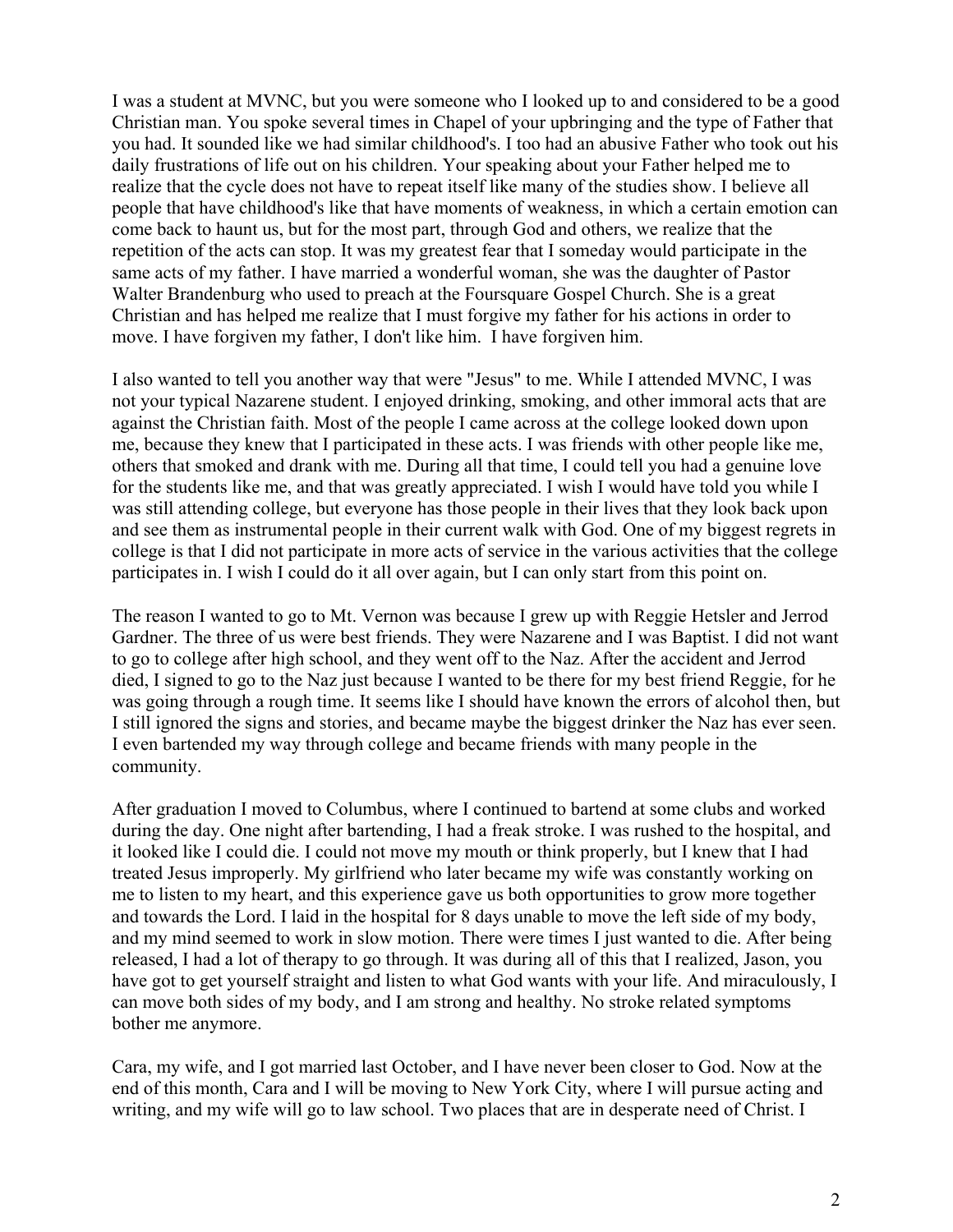look forward to the challenge now of fulfilling my duties for Christ, I just wish I would have done them sooner.

I guess I wanted to write this email for encouragement to you. I know it must be hard at times to see kids struggling with their Christian walk, but the only thing you can do for them is pray and continue to be an example. One of the biggest problems that I faced in college was constantly being judged, and I never felt that directed from you. Thank you Dr. Fairbanks for being an instrumental teacher in my Christian walk, even though you did not know it at the time. God Bless you, the campus, faculty, and all the students this school year, In Him,

### Jason Greene

- 4. I'm thrilled about his marriage, his conversion to Christ, and his move to NYC. I've shared my excitement with him.
- 5. What stands out to you about his story?
	- a. Among other things, I'm struck by his vision of his future.
		- 1) He knew what he wanted to do with his life.
		- 2) He fell short, however, in his vision of what to be in his life  $-$  until his life was changed by radical faith in Christ.
	- b. What about you?
		- 1) What do you want to do with your life?
		- 2) What do you want to <u>BE</u>?
		- 3) Is there a new vision God wants to give to you about yourself at the beginning of a new school year?
	- c. It took the death of his close friend, and a personal near-death experience for Jason to "come to himself and to return to the Father."
	- d. Will it take the same for you?
- 6. Regardless of where you are on your spiritual journey, the "Hand of Heaven," as the poem describes God, is pursuing you and challenging you to be the person He wants you to be.
	- a. I hope you are asking the character question the **being** question regarding your life.
	- b. What does God want you and me to be?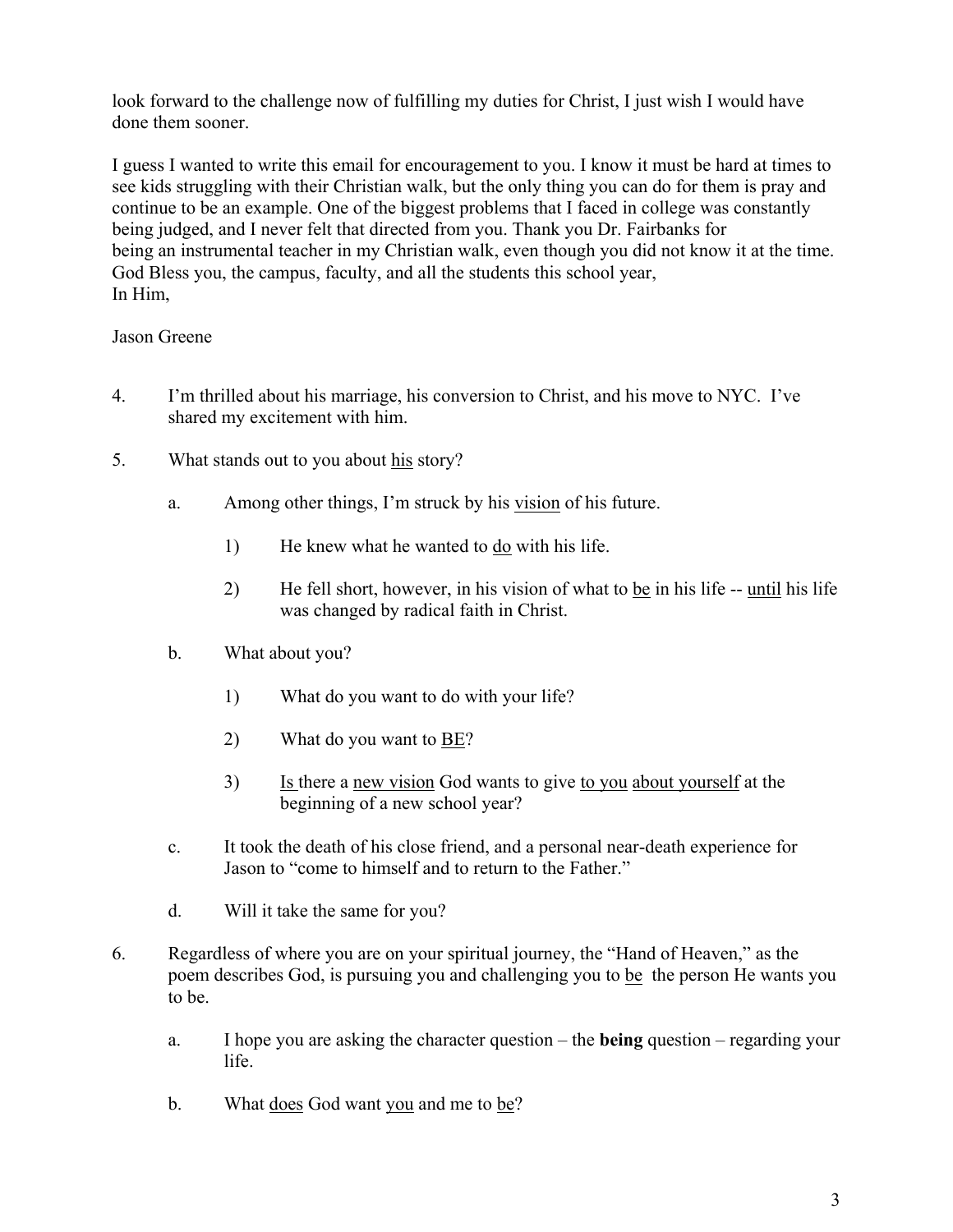Remember these points:

- I. God's vision for us is that we be "men and women of good and godly character." (II Peter 3:11-12) (NIV: "What kind of people ought you to be? You ought to live holy and godly lives.")
	- A. D. L. Moody once wrote, "If I take care of my character, my reputation will take care of itself."
		- 1. Character is different from reputation. William Davis highlights the difference:

Reputation is what you are supposed to be; character is what you are….

Reputation is what you have when you come to a new community; character is what you have when you go away.

Your reputation is made in a moment;

your character is built in a lifetime….

Reputation makes you rich or makes you poor;

character makes you happy or makes you miserable…. Reputation is what men say about you on your tombstone; character is what the angels say about you before the throne

of God.

- 2. As you begin your studies at MVNU, or return to campus to continue your studies, are you more interested in your character or in your reputation?
	- a. How can you know the difference?
	- b. Let me ask you some questions, and your answers will distinguish the difference.
		- Who are your heroes?
		- What do you read?
		- How do you spend your free time?
		- What do you watch on TV or at the movies?
		- Where do you go on your dates?
		- Are your words spoken to and about others:
			- o Up-building or undermining,
			- o Encouraging or discouraging,
			- o Truth or gossip?
		- How did you respond on Wednesday to Dr. Sanders' admonition to "Love God With Your Mind?"
		- How close to the edge are you living?
- 3. Character does count. Character is what you are when no one else is around. Character is who we are in the pressure times of our lives.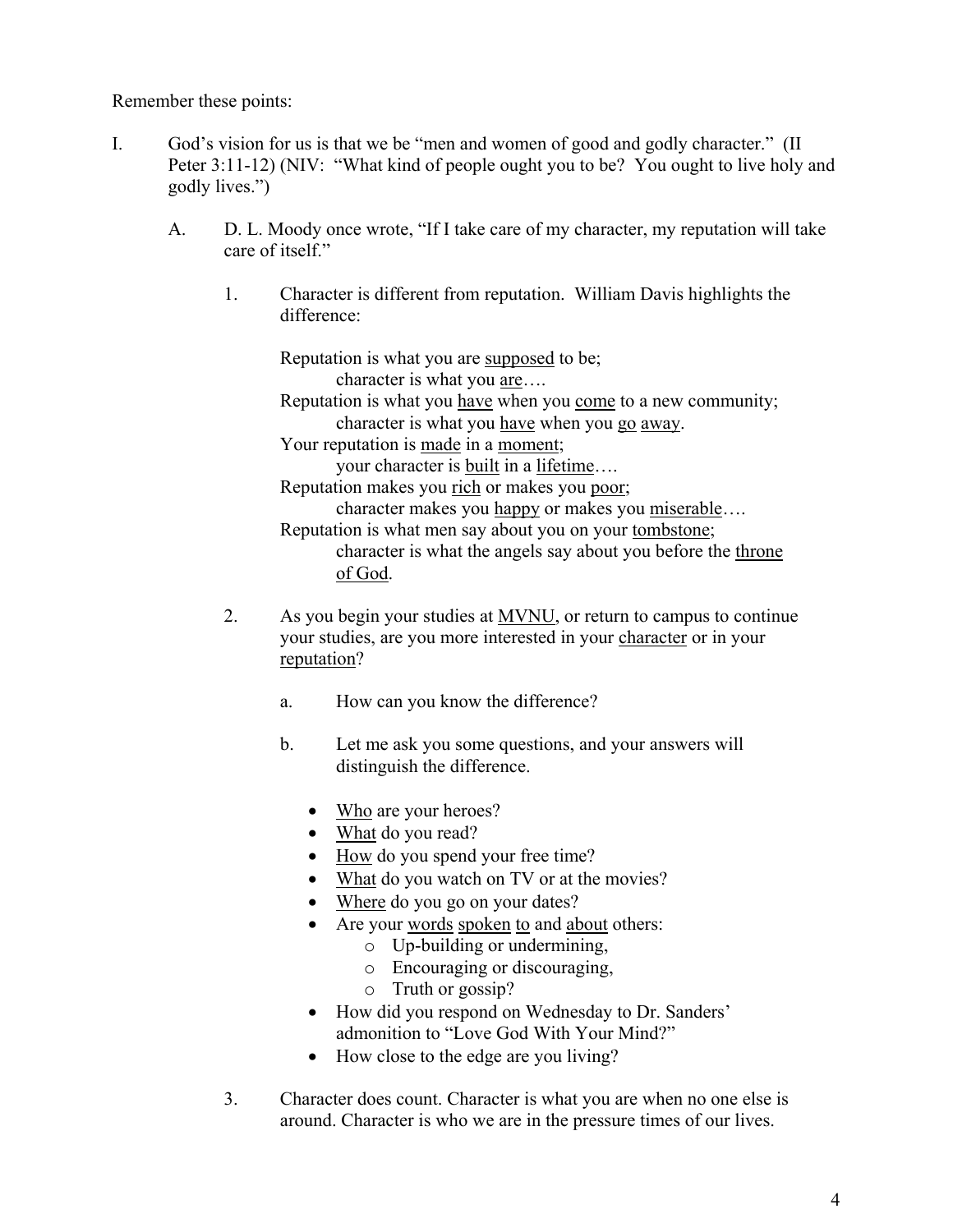- a. Character springs from the core values by which we build our lives.
- b. Character provides the moral compass by which we live our lives.
- c. Character captures what it is we most want our children to inherit from us.
- d. Character is always the wellspring and foundation of our outward actions.
- B. Consequently, Christian character qualities must be intensely pursued.
	- 1. Often I ponder this question: Do people around us see in us the character qualities identified by Peter?
		- a. Peter mentions in chapter I Peter1:5-7 the qualities of faith, goodness, knowledge (or discernment), self-control, perseverance, godliness, brotherly kindness, and love.
		- b. I'm afraid people around us <u>may</u> see or hear just the opposite, like
			- 1) A cynical tongue 5) Manipulation
			- 2) A judgmental spirit 6) Lying
			- 3) A negative attitude 7) Cheating
			- 4) A condescending demeanor 8) Immorality
		- c. And these negative attitudes and behaviors, if we do not guard our thoughts and spirit, will eat us alive. Perhaps we, even on our campus, have not escaped the temptation to cynicism, negativism, and condescension. God forgive us!
	- 2. The Bible identifies for us very different character qualities to be intensely pursued, if we are to become men and women of good and godly character…who live holy and godly lives.
		- a. Paul's list in Ephesians 4:2 includes humility, gentleness, patience, and kindness.
		- b. The Old Testament prophet Micah asked, "And what does the Lord require of you but to do justly, to love mercy, and to walk humbly with your God?"
	- 3. Dr. Francis Hesselbein, executive editor of Leader to Leader publication, stated recently, "Leadership is about who you are, not what you do.
- C. MVNU values document outlines the character-building values we seek to instill I in our students. (On our home page under "information about MVNU)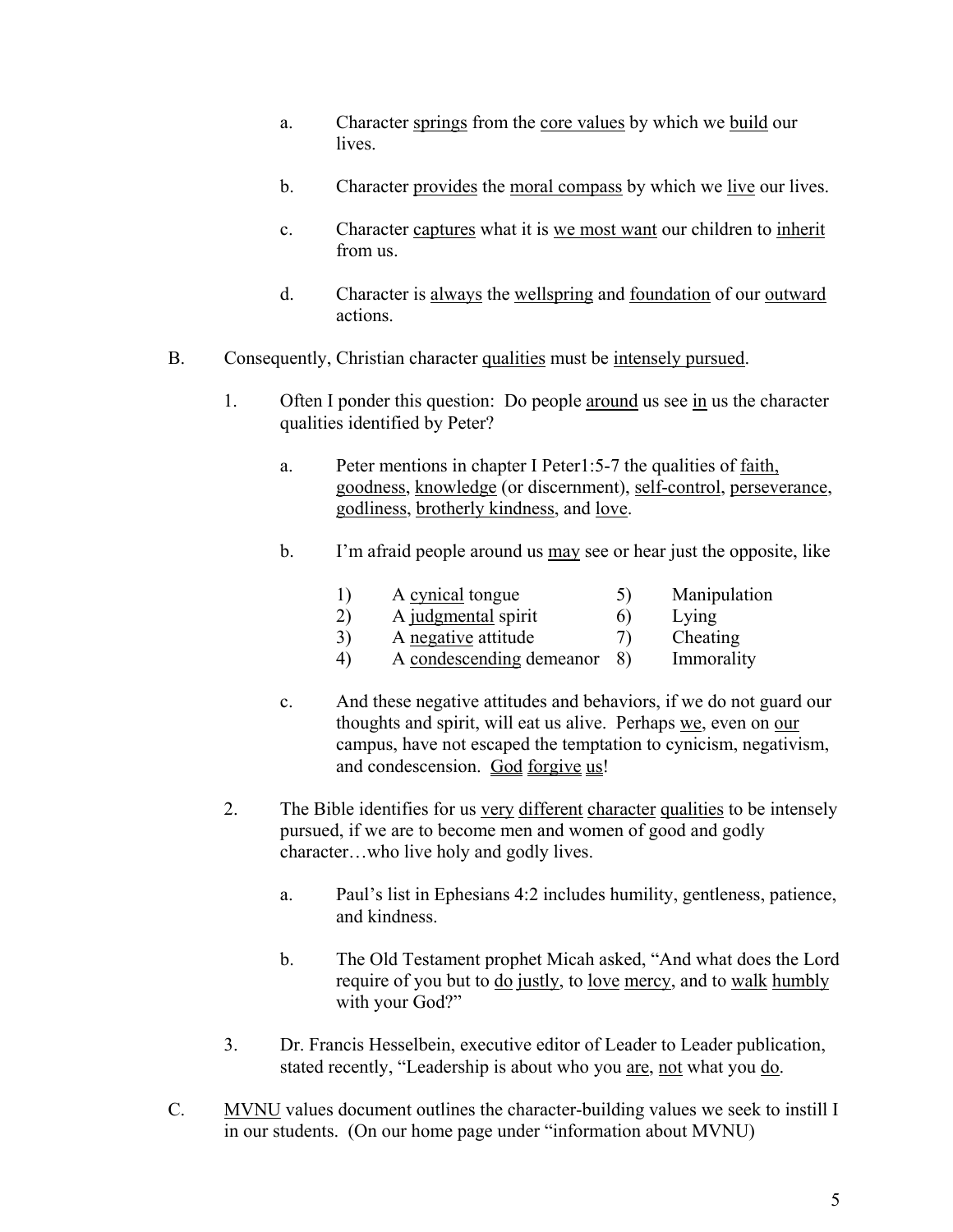1. I will mention just one section of the document:

*We love God; therefore, we seek to express these foundational values:* 

- *a. A Worshiping Community*
- *b. A Biblical Faith*
- *c. A Christ-like Lifestyle*
- *d. A Holiness Ethic*
- 2. We want these values to characterize us at our best and to convict us at our worst.
- 3. Remember, God's vision for us is that we be men and women of good and godly character…individuals who live holy and godly lives.
- II. Good and godly character must be intentionally developed in our lives.
	- 1. Hudson Taylor wrote, "Pray as if it all depended on God and work as if it depended on you."
		- a. Peter tells us in Chapter II Peter 1:3, that "God's divine power has given us all things that pertain to life and godliness."
		- b. On the other hand, in verse 5, we are challenged to "make every effort to add to your faith these qualities."
			- 1) In other words, the character qualities identified by Peter flow from a life that has been saved by God's grace alone, through faith in Jesus Christ, who calls us to a life of holy living.
			- 2) Yet these very qualities of the holy life must be <u>nurtured</u>, cultivated, and developed throughout our lives if we truly are to be Christ-like.
	- 2. Christian character formation, I am coming to see, takes place over a lifetime, and is shaped through our responses to scriptural imperatives, and through a process of brokenness and prayer.
		- a) I have discovered a painful yet fascinating relationship between brokenness and character development.
		- b) I must continually ask the question in the conflict situations of life: what is God needing to teach me about my character through this circumstance, or through this encounter . . . at MVNU, at home, or on the job?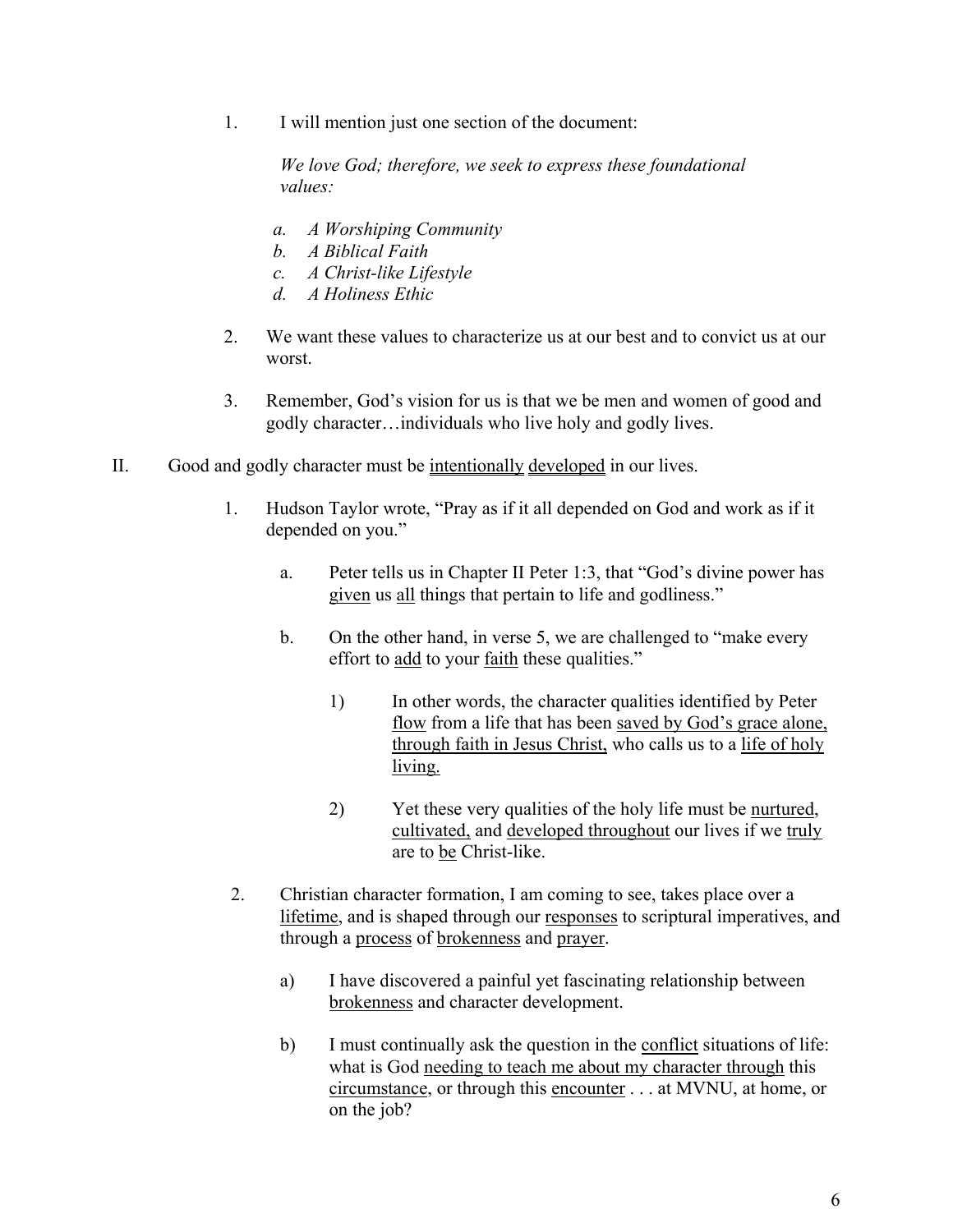- c) Letter from a student leader asking forgiveness for what she perceived was an embarrassment to MVNU.
- 3. Remember the chorus:

*His strength is perfect when our strength is gone, He'll carry us when we can't carry on; Raised in His power, the weak become strong; His strength is perfect, His strength is perfect.* 

- F. Five questions have helped me in a life-long pursuit of Christian character development. Perhaps they will help you.
	- 1. Will this action strengthen me spiritually?
	- 2 Would I want my son, my wife, or my best friend to copy this action of mine?
	- 3. Does this action violate a biblical principle?
	- 4. Does this action strengthen the body of Christ?
	- 5. Would an unbelieving friend be attracted to Christ and the Christian faith by my behavior?
- G. The book *Becoming a Person of Influence* states that "many succeed momentarily by what they know, some succeed temporarily by what they do, but few succeed permanently by who they are."
	- 1. Remember, Christian character formation is a life-changing and lifelong process, nurtured primarily by the spiritual disciplines of confession, silence, prayer, the trials and testings of our faith, and made effective in our lives by His grace and His strength alone!
	- 2. I sing often the chorus I first heard at a Promise Keepers rally:

*Grace alone, which God supplies, Strength unknown, He will provide, Christ in us, our Cornerstone; We will go forth in grace alone.* 

- III. Godly character development begins with the transforming work of God in our lives through the new birth.
	- A. Nicodemus, in John chapter 3, verses 1-8 basically asked Jesus "How do I begin this quest for a 'good and godly' character – a holy and godly life?
		- 1. Nicodemus had an excellent **reputation**.
			- a. He belonged to the strictest religious group of the day.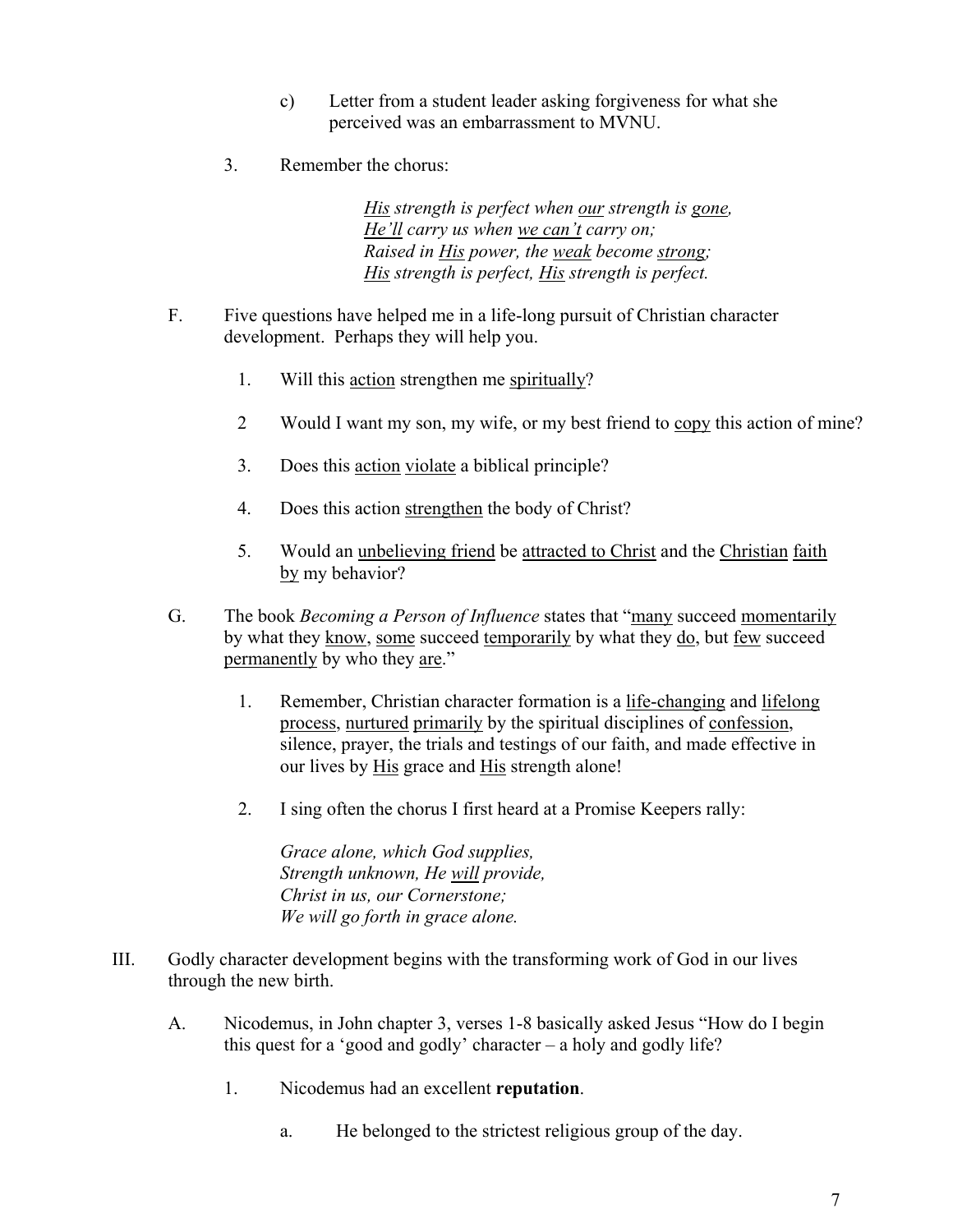- 1) He observed the law.
- 2) He fasted regularly
- 3) He prayed often
- 4) He paid a tithe of his income
- b. He was a member of the Sanhedrin
	- 1) One of the 70 elders who governed the religious and social life of the people.
	- 2) He had authority and prestige.
	- 3) He was educated and well off, and
	- 4) respected in the community
- 2. And Jesus said to this man with an excellent reputation, "You must be born again."
- 3. When a person is "born again," he/she is born anew by the Spirit of God.
	- a. We come alive to spiritual truth.
	- b. We receive a new nature
		- 1) As a child of God we partake of the holiness of God
		- 2) There is in us a radical change of conduct and character
			- a) II Cor 5:17 "If anyone is in Christ, he is a new creation, the old things have passed away, the new has come.
			- b) This is more than just patchwork, or outward reformation.
			- c) This is an inner, moral transformation.
			- d) This truly is a mystery.
	- c. Nicodemus was puzzled (3:9-12; 16-21)
		- 1) The new birth or new life in Christ, is a mystery because it is a miracle of God.
		- 2) "God was in Christ, reconciling the world until himself." II Cor. 5:16-21.
			- a) Christ took our sin upon himself and died in our place.
			- b) He took the initiative and did for us what we could not do for ourselves.
- B. So the question becomes for everyone of us: How will we respond to what God has done for us?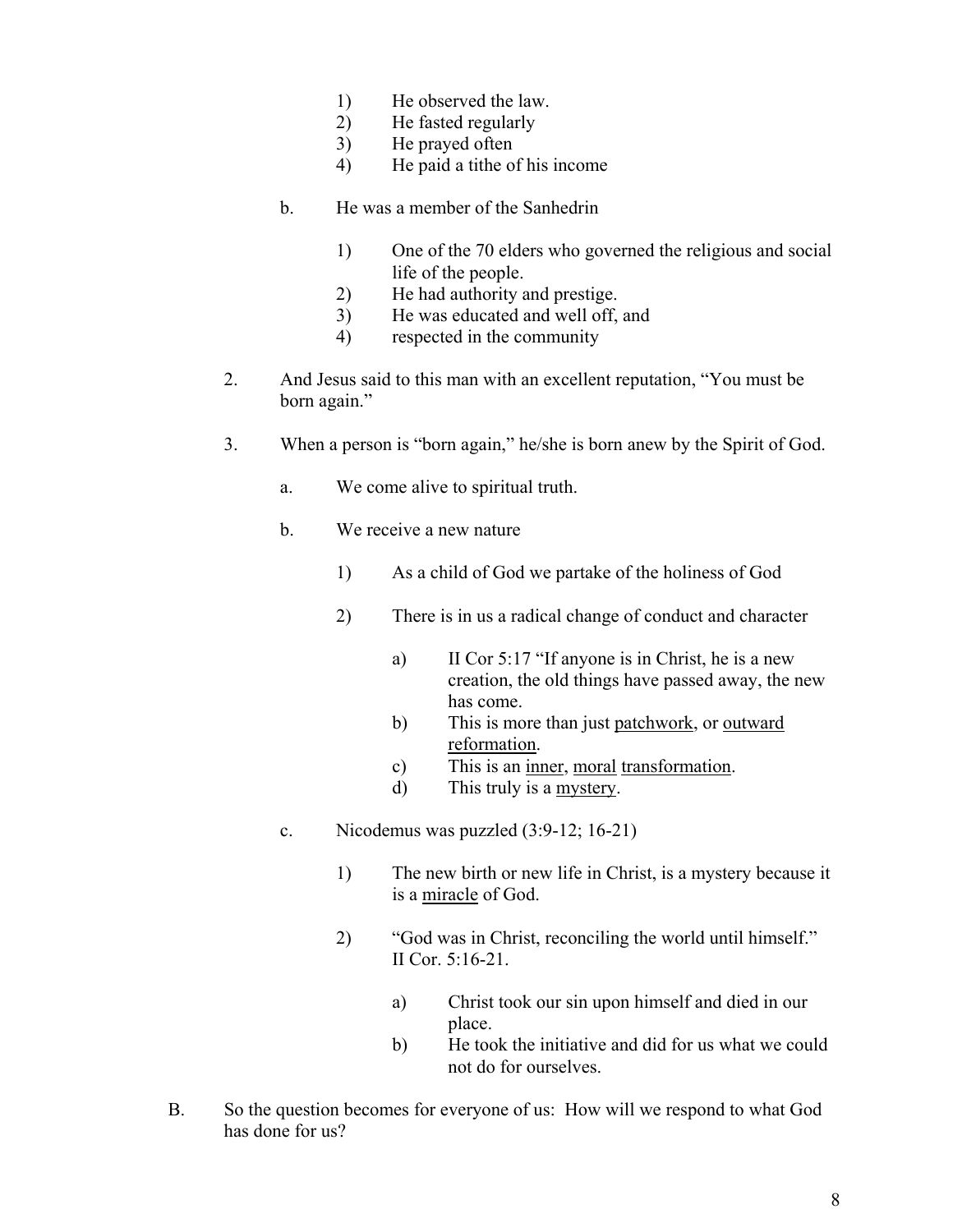- 1. He has acted.
	- a. How should we react?
	- b. We can respond in radical faith or we can remain in disbelief.
- 2. Are you living on your **reputation**, or do you know that you've been born again by the Spirit of God?
	- a. Has Christ's **character** been formed in you, and are you growing and maturing in Christ-likeness?
	- b. If not, I encourage you to:
		- 1) Ask Him to forgive you for the sins you have committed. (You need to repent – say "I'm sorry) for my sins.)
		- 2) Believe that he came to save you and he can save you now! (It is not my brother, nor my sister, but me, O, Lord, standing in the need of prayer.
		- 3) And, Confess Him as Lord of your life…your Savior, your Redeemer.
		- 4) And, confess that you want  $\underline{His}$  life His character to be shaped in you.

# **CONCLUSION**

1. I ask you to consider this question as I conclude:

"When you complete this school year, or at the end of your life on earth,

# **Will you be remembered more for your character than for your reputation?"**

- 2. It took a hospital experience to show him, but Jason came to the realization that character was critical.
	- a. Will you have to "hit the wall" before God gets your attention?
	- b. How far do you have to slide from faith in and commitment to Christ before you realize the shallowness of your faith?
- 3. Peter comes down squarely on the side of godly character and holy living.
- 4. He admonishes you and me to be "men and women of good and godly character" individuals who live holy and godly lives.